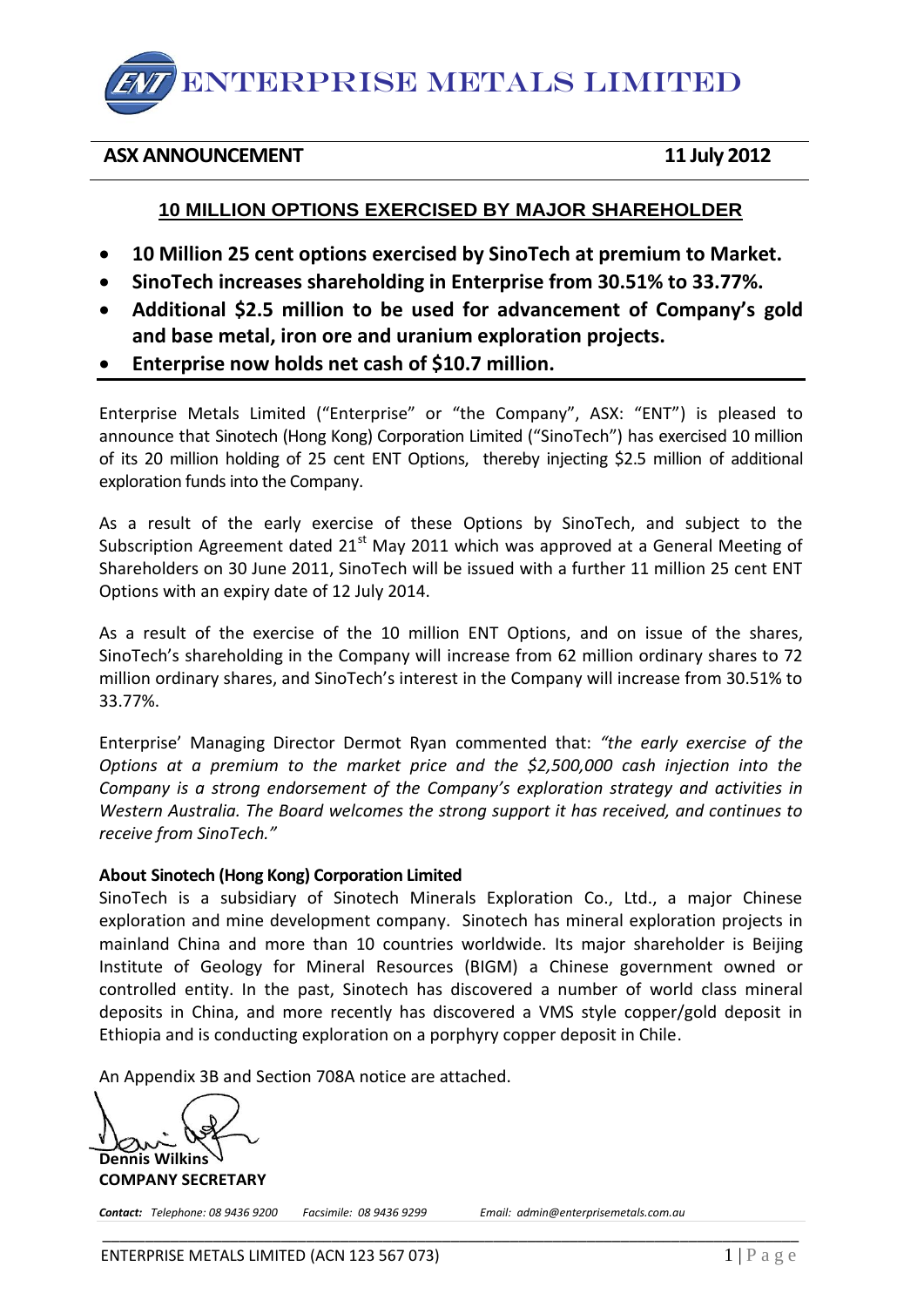*Rule 2.7, 3.10.3, 3.10.4, 3.10.5*

# **Appendix 3B**

# **New issue announcement, application for quotation of additional securities and agreement**

*Information or documents not available now must be given to ASX as soon as available. Information and documents given to ASX become ASX's property and may be made public.*

Introduced 1/7/96. Origin: Appendix 5. Amended 1/7/98, 1/9/99, 1/7/2000, 30/9/2001, 11/3/2002, 1/1/2003.

Name of entity

Enterprise Metals Limited

ABN

**43 123 567 073**

We (the entity) give ASX the following information.

# **Part 1 - All issues**

*You must complete the relevant sections (attach sheets if there is not enough space).*

1 +Class of +securities issued or to be issued

(i) Fully Paid Ordinary Shares (ii) Unlisted options

- 2 Number of <sup>+</sup>securities issued or to be issued (if known) or maximum number which may be issued
- 3 Principal terms of the <sup>+</sup> securities (eg, if options, exercise price and expiry date; if partly paid + securities, the amount outstanding and due dates for payment; if <sup>+</sup>convertible securities, the conversion price and dates for conversion)

(i) 10,000,000 (ii) 11,000,000

(i) Fully Paid Ordinary Shares (ii) Exercise price \$0.25, expiry 12 July 2014

<sup>+</sup> See chapter 19 for defined terms.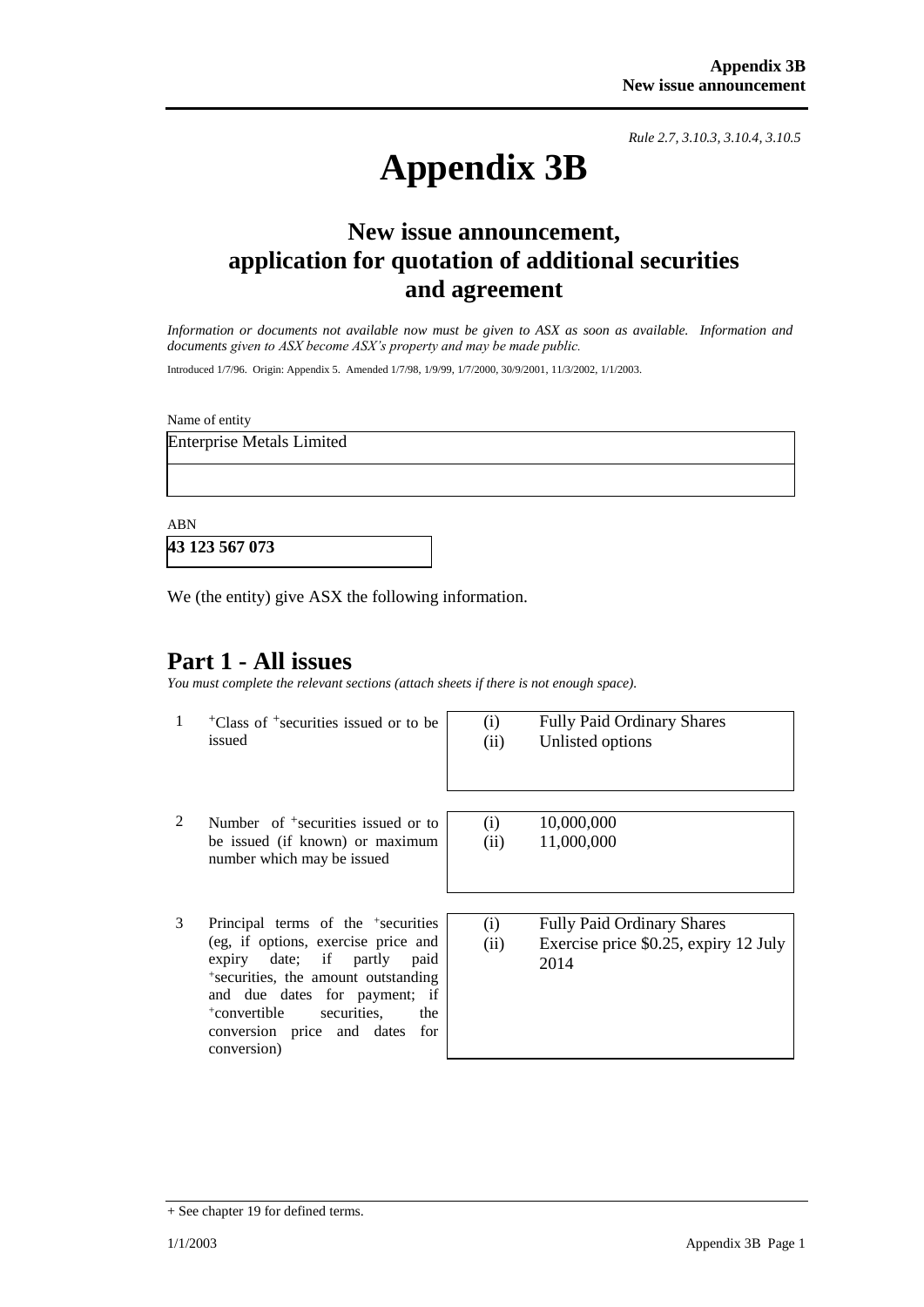| 4 | Do the <sup>+</sup> securities rank equally in all<br>respects from the date of allotment<br>with an existing <sup>+</sup> class of quoted<br>+securities?                                                                                                                                                                                                                                                                                                                                              | (i)<br>(ii)  | Yes<br>N <sub>o</sub>    |                                                                                            |  |
|---|---------------------------------------------------------------------------------------------------------------------------------------------------------------------------------------------------------------------------------------------------------------------------------------------------------------------------------------------------------------------------------------------------------------------------------------------------------------------------------------------------------|--------------|--------------------------|--------------------------------------------------------------------------------------------|--|
|   | If the additional securities do not<br>rank equally, please state:<br>the date from which they do<br>which<br>the<br>extent<br>to<br>they<br>participate for the next dividend,<br>$% \left( \left( \mathcal{A},\mathcal{A}\right) \right) =\left( \mathcal{A},\mathcal{A}\right)$ of<br>case<br>(in<br>the<br>a<br>trust.<br>distribution) or interest payment<br>the extent to which they do not<br>rank equally, other than in<br>relation to the next dividend,<br>distribution or interest payment |              |                          |                                                                                            |  |
| 5 | Issue price or consideration                                                                                                                                                                                                                                                                                                                                                                                                                                                                            | (i)<br>(ii)  | \$0.25<br>Nil            |                                                                                            |  |
|   |                                                                                                                                                                                                                                                                                                                                                                                                                                                                                                         |              |                          |                                                                                            |  |
| 6 | Purpose of the issue<br>(If issued as consideration for the<br>acquisition of assets, clearly identify<br>those assets)                                                                                                                                                                                                                                                                                                                                                                                 |              | granted on 30 June 2011. | Exercise of Options (25 cent, expiry 12 July<br>2013) and pursuant to shareholder approval |  |
|   |                                                                                                                                                                                                                                                                                                                                                                                                                                                                                                         |              |                          |                                                                                            |  |
| 7 | Dates of entering <sup>+</sup> securities into<br>uncertificated holdings or despatch<br>of certificates                                                                                                                                                                                                                                                                                                                                                                                                | 11 July 2012 |                          |                                                                                            |  |
|   |                                                                                                                                                                                                                                                                                                                                                                                                                                                                                                         |              |                          |                                                                                            |  |
|   |                                                                                                                                                                                                                                                                                                                                                                                                                                                                                                         | Number       |                          | +Class                                                                                     |  |
| 8 | Number<br>and<br><sup>+</sup> class<br>of<br>all<br><sup>+</sup> securities<br>quoted<br>on<br><b>ASX</b><br>(including the securities in clause<br>2 if applicable)                                                                                                                                                                                                                                                                                                                                    | 213,220,776  |                          | Fully Paid Ordinary<br><b>Shares</b>                                                       |  |
|   |                                                                                                                                                                                                                                                                                                                                                                                                                                                                                                         |              |                          |                                                                                            |  |

<sup>+</sup> See chapter 19 for defined terms.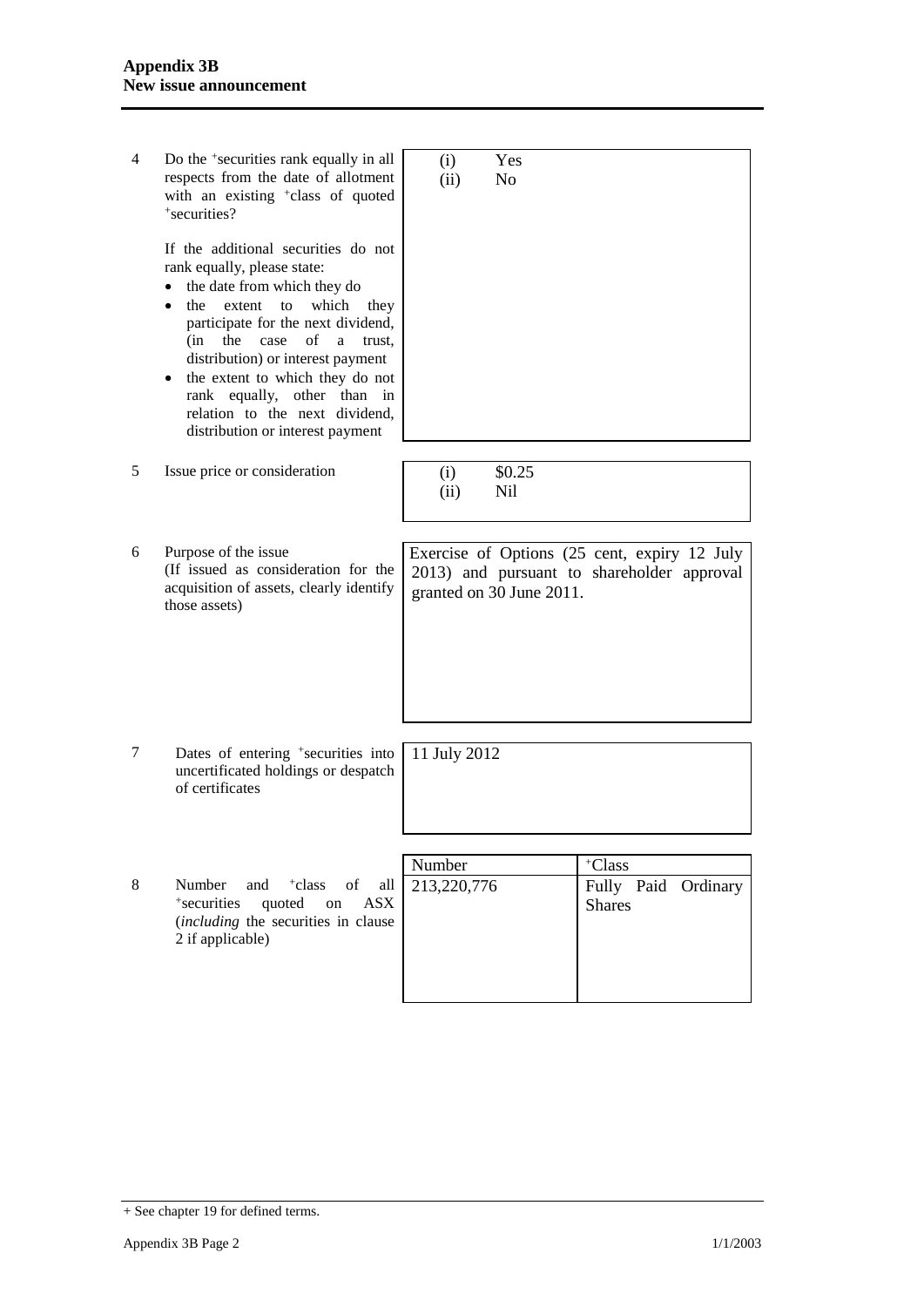|   |                                                                                                                                              | Number     | +Class                                                                                                                                |
|---|----------------------------------------------------------------------------------------------------------------------------------------------|------------|---------------------------------------------------------------------------------------------------------------------------------------|
| 9 | Number<br>and<br><sup>+</sup> class<br>of<br>all<br>*securities not quoted on ASX<br>(including the securities in clause<br>2 if applicable) | 3,000,000  | 25 cent Options to<br>acquire one (1) share<br>the<br>Company<br>in<br>exercisable<br>on<br><b>or</b><br>before 22/11/2012            |
|   |                                                                                                                                              | 2,500,000  | 50 cent Options to<br>acquire one (1) share<br>in<br>the<br>Company<br>exercisable<br>on<br><b>or</b><br>before 30/06/2013            |
|   |                                                                                                                                              | 3,225,806  | 25 cent Options to<br>acquire one (1) share<br>in<br>the<br>Company<br>exercisable<br><sub>on</sub><br><b>or</b><br>before 01/06/2013 |
|   |                                                                                                                                              | 10,000,000 | 25 cent Options to<br>acquire one (1) share<br>in<br>the<br>Company<br>exercisable<br><sub>on</sub><br><b>or</b><br>before 12/07/2013 |
|   |                                                                                                                                              | 35,000,000 | 25 cent Options<br>to<br>acquire one (1) share<br>the<br>Company<br>in<br>exercisable<br>on<br><sub>or</sub><br>before 12/07/2014     |
|   |                                                                                                                                              | 11,000,000 | 25 cent Options<br>to<br>acquire (1) share in<br>Company<br>the<br>exercisable<br>on<br><b>or</b><br>before 12/07/2014                |

10 Dividend policy (in the case of a | N/A trust, distribution policy) on the increased capital (interests)

# **Part 2 - Deleted – NOT APPLICABLE**

# **Part 3 - Quotation of securities**

*You need only complete this section if you are applying for quotation of securities*

- 34 Type of securities (*tick one*)
- (a)  $\bar{X}$ Securities described in Part 1

<sup>+</sup> See chapter 19 for defined terms.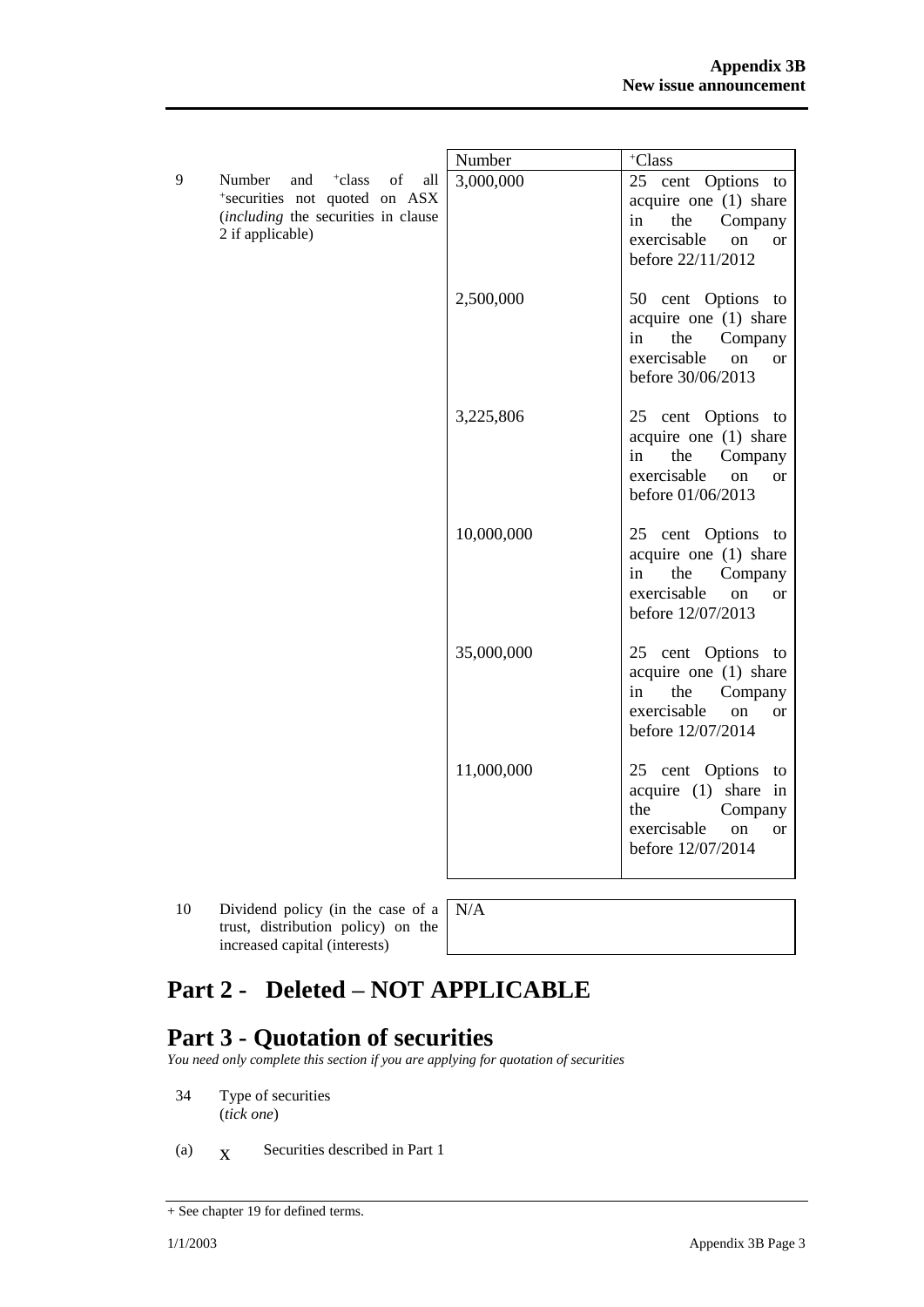#### (b) All other securities

Example: restricted securities at the end of the escrowed period, partly paid securities that become fully paid, employee incentive share securities when restriction ends, securities issued on expiry or conversion of convertible securities

## **Entities that have ticked box 34(a)**

#### **Additional securities forming a new class of securities**

*Tick to indicate you are providing the information or documents*

- 35 If the <sup>+</sup> securities are <sup>+</sup>equity securities, the names of the 20 largest holders of the additional <sup>+</sup>securities, and the number and percentage of additional <sup>+</sup>securities held by those holders
- 36 If the <sup>+</sup> securities are <sup>+</sup>equity securities, a distribution schedule of the additional + securities setting out the number of holders in the categories 1 - 1,000 1,001 - 5,000 5,001 - 10,000 10,001 - 100,000 100,001 and over

37 A copy of any trust deed for the additional +securities

#### **Quotation agreement**

- 1 <sup>+</sup>Quotation of our additional +securities is in ASX's absolute discretion. ASX may quote the +securities on any conditions it decides.
- 2 We warrant the following to ASX.
	- The issue of the +securities to be quoted complies with the law and is not for an illegal purpose.
	- There is no reason why those +securities should not be granted +quotation.
	- An offer of the <sup>+</sup>securities for sale within 12 months after their issue will not require disclosure under section 707(3) or section 1012C(6) of the Corporations Act.

Note: An entity may need to obtain appropriate warranties from subscribers for the securities in order to be able to give this warranty

- Section 724 or section 1016E of the Corporations Act does not apply to any applications received by us in relation to any +securities to be quoted and that no-one has any right to return any +securities to be quoted under sections 737, 738 or 1016F of the Corporations Act at the time that we request that the +securities be quoted.
- We warrant that if confirmation is required under section 1017F of the Corporations Act in relation to the +securities to be quoted, it has been provided at the time that we request that the +securities be quoted.

<sup>+</sup> See chapter 19 for defined terms.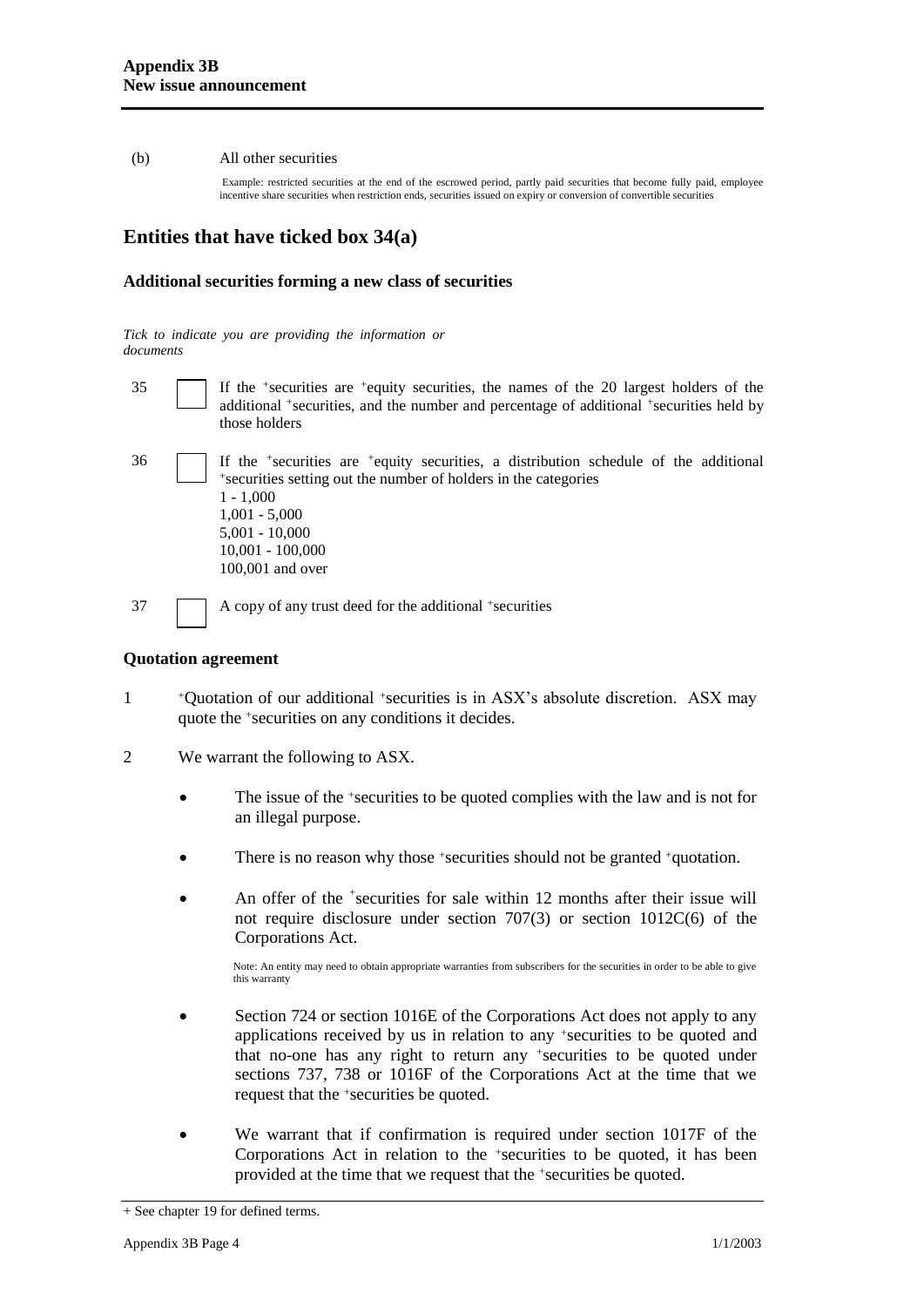- If we are a trust, we warrant that no person has the right to return the <sup>+</sup>securities to be quoted under section 1019B of the Corporations Act at the time that we request that the +securities be quoted.
- 3 We will indemnify ASX to the fullest extent permitted by law in respect of any claim, action or expense arising from or connected with any breach of the warranties in this agreement.
- 4 We give ASX the information and documents required by this form. If any information or document not available now, will give it to ASX before +quotation of the +securities begins. We acknowledge that ASX is relying on the information and documents. We warrant that they are (will be) true and complete.

Dennis Wilkins COMPANY SECRETARY

Date: 11 July 2012

<sup>+</sup> See chapter 19 for defined terms.